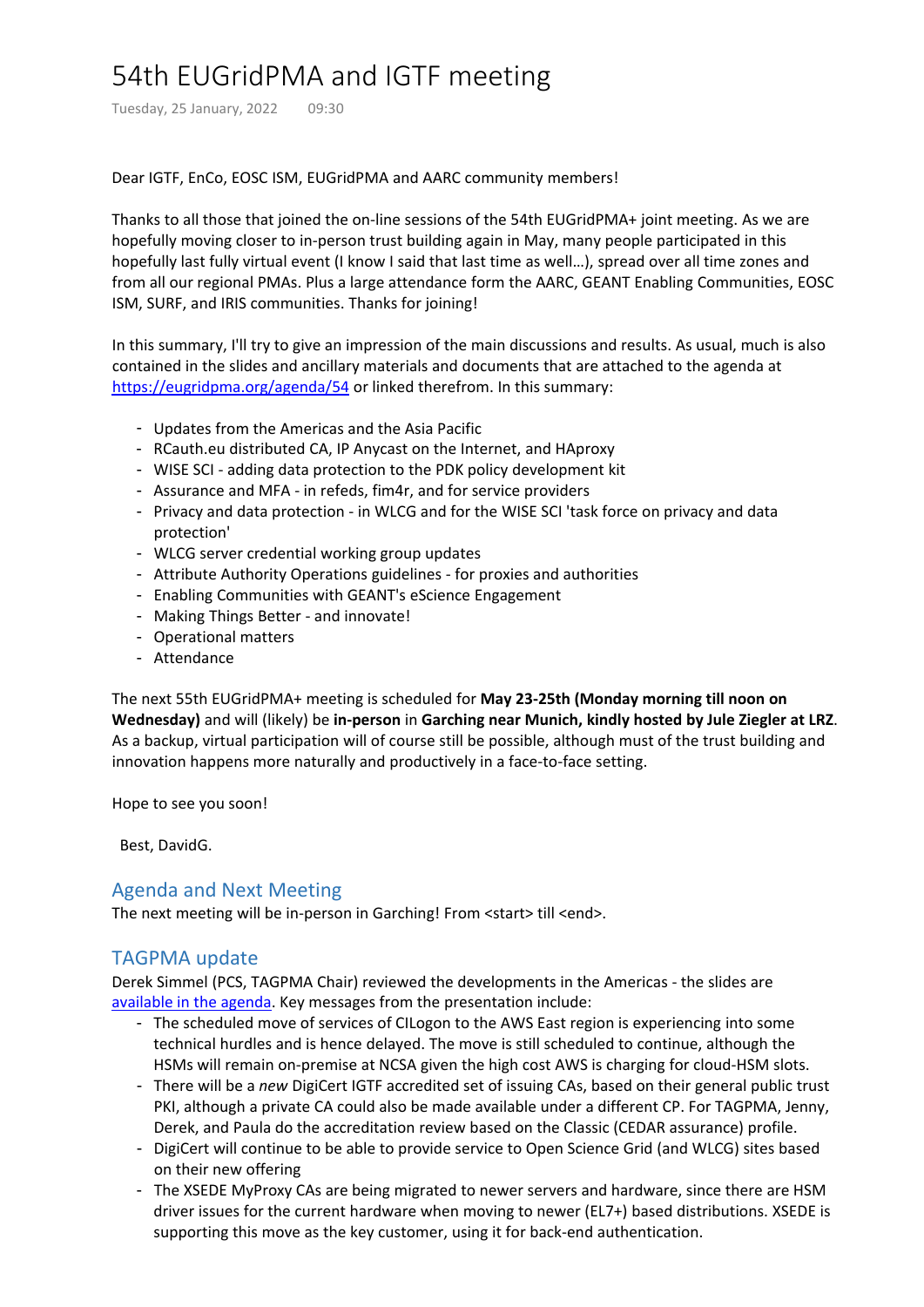XSEDE as a project is now officially ending in August 2022 ‐ and is waiting now for a successor, under the "Advanced Cyberinfrastructure Coordination Ecosystem: Services & Support (ACCESS)" programme, for which proposals have been submitted. There is no news from the NSF yet, although when there will be no timely response, the current XSEDE infrastructure will likely be extended again.

- A next IGTF/TAGPMA meeting in-person could be at the Internet2 TechEx, now scheduled for December 5‐8, 2022, although no location has yet been announced.
- The proceedings of the October WoTBAN&AZ 2021 and recordings are available (no autotext transcript yet, though). There are two other related workshops on this topic that have even more information: the OSG Token Transition workshop, and the SciAuth workshow at the NSF Cybersecurity Summit.
- The retirement of the OU attribute from the subject name in public trust certificates, following CABF ballot SC47v2, is being discussed in TAGPMA, as it affects the InCommon IGTF server CA that is joint IGTF and webtrust, operated with Sectigo as the issuer. Sectigo will sunset OUs fairly soon, with official end of issuance for all by September 2022. Issued certificates will remain valid (for at most 398 days as usual).

## APGridPMA

Eisaku Sakane shared the updates from the Asia Pacific region. The lack of in‐person meetings makes it a bit challenging. But progress on token‐based AAIs in progressing apace , with an IAM working group at APAN and sharing of IAM and federated IdM experience, such as from the GakuNin trust framework by NII.

There are a few changes in the CA trust fabric (with KEK CA changing manager), and a need to re‐ connect with CNIC, SDG, IGCA and AusCert.

The 29th APGridPMA virtual meeting will be (virtually) co-located with ISGC on 20-25 March, alongside the security workshop, and the 30th meeting co-located with APAN in fall 2022. Hopefully ISGC 2023 is again in person.

## RCauth HA distributed CA

For the RCAuth.eu operational team, Jens, Nicolas, Mischa jointly presented the slides attached to the agenda page.

The RCauth online CA is a credential conversion service based on MyProxy, akin to the ones used for climate research data transfers for instance, and issues credentials at the IOTA/DOGWOOD assurance level. It combines code from CILogon (Jim Basney et al) for the delegation service and MyProxy, with a filtering WAYF and a (range of) back‐end issuing systems leveraging various kinds of hardware security modules. Distributed over three sites, it shares common key material, a joint multi-master (Galera) issuance database, and issues a single CRL ‐ from three places. The key reconstruction, discussed at length in previous PMA meetings, worked (with the tooling and the three independent transfer methods with XORed elements), although there were some technical challenges to ensure the secrets never touched a disk and only used in memory.

This is now implemented as a fully distributed multinational solution. Several high-availability models spanning multiple sites, countries, and administrative domains ‐ have been proposed, and the IP anycast layer-3 solution (BGP announcements from multiple sites) is now operational, with AS5408 and AS1104 announcing the HAproxy address. Some ongoing developments (a move form Quagga to Bird for one of the HAproxy locations) at times still impact the announcement, but given the multi‐origin anycast setup, at least one AS has kept announcing the prefix. For the moment, it's IPv4 only (a single /24), and it's done from two distinct autonomous systems: GRNET and Nikhef.

There are other solutions, like the DNS‐based short‐TTL one that Leif Johansson and Niels van Dijk used for InAcademia, where the HA proxy is feeding a DNS based failover solution to find the closest 'alive' node, provided your TLD DNS already is highly available. But the BGP anycast solution is significantly easier to roll out, since 'the internet' does all the heavy-lifting for you, and anyway you would need a highly-available DNS TLD name server anyway. And anycast was the simplest, hence started there.

The 'HAHA' proxy makes it look like 'a single service' as seen from the user. If you get 'clean' IP space (so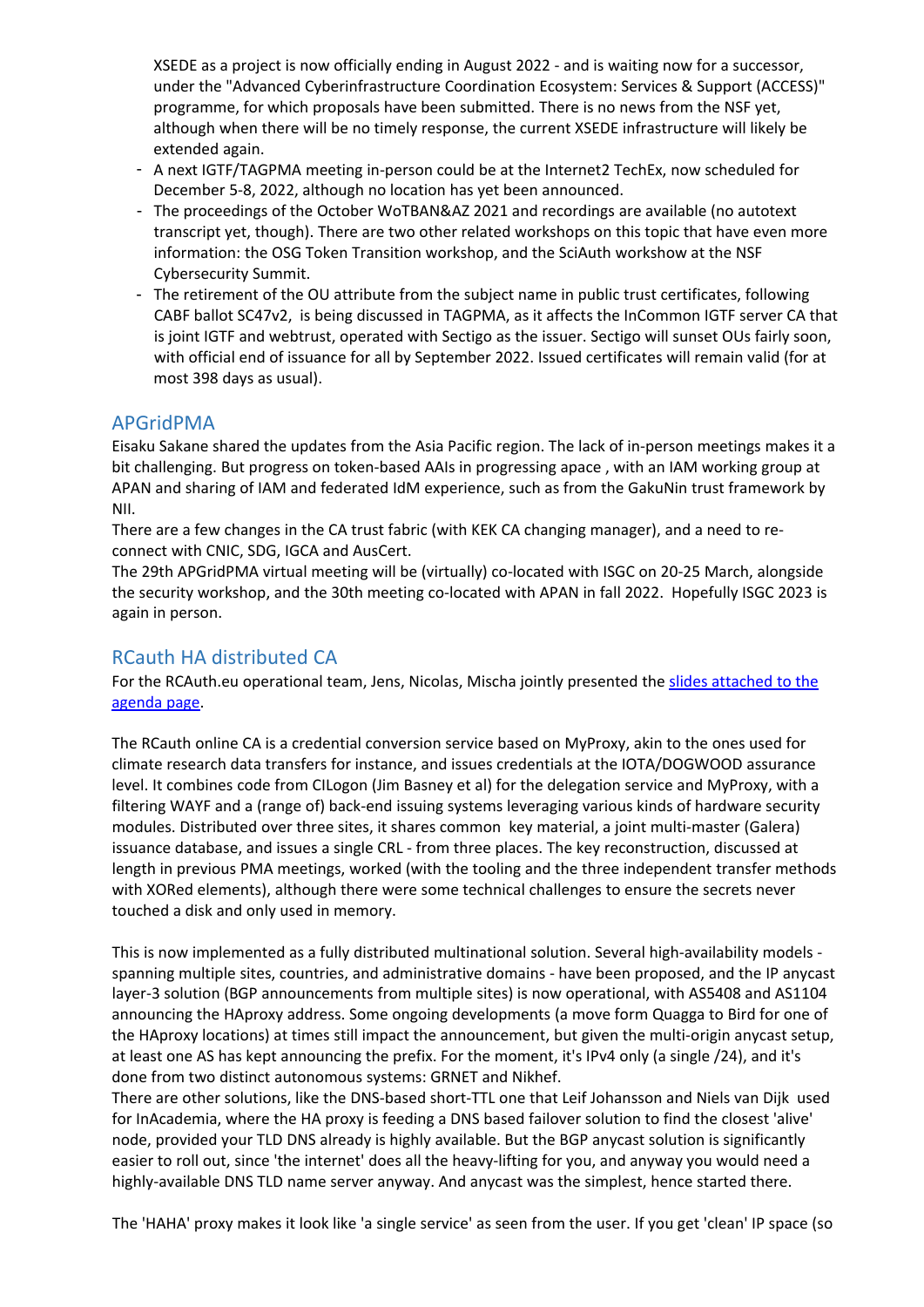no unexpected RPKI locks, and the ability to add some route objects in the RIPE DB), then getting that to work is rather trivial. And it's definitely easier if you use IP space from your own LIR since then you fix all your own issues, although with space from a friendly LIR (in our case SN‐LIR) it also works, although you have to keep asking to fix RPKI, reverse DNS, and to get the proper mnt-lower and mnt-routes rights on the inetnum object. Of course, for IPv4 use at least a /24 and for IPv4 at least a /48, otherwise most Tier-1 networks will drop your advertisements. And make sure there are no more specifics out there.

The monitoring logic is probably the most complex, since it has to factor in the availability of all components, but compensate for any local HA that may already be present. It is now based on Icinga ‐ but there cannot be multiple Icingas monitoring the same box, so GRNET and Nikhef use their internal site Icinga to check monitoring data (this is in the site‐specific configuration data). Nikhef holds the central logging for all instances, and that will stay inside the site, and the back-end have no outbound connectivity except to their own delegation servers.

All software is available on Github (in the project https://github.com/rcauth-eu/), with only some sitespecific elements kept in a (keybase-encrypted) local git tree. By now, the suite of software has become 'rather complex'. How to effectively shared the knowledge gained with the community? It's now presented mainly here in the IGTF and in EOSC forums. TO make it more visible, some conferences can be considered as well.

The same solution now deployed for RCauth.eu can also be used for "Indigo IAM", where the OIDC providers also need high availability. In request of UK‐IRIS (and probably later WLCG), Francesco Giacomini at CNAF, responsible now for Indigo IAM, is looking into this. And when used within a single organisation, BGP within a single autonomous system of course also works, and is simpler (just a regular L3 BGP high availability setup within that single AS).

# WISE SCI Security for Collaboration among Infrastructures ‐ evolution

Dave Kelsey and Ian Neilson presented the current state and planned evolution of the WISE SCI working group and the Policy Development Kit (PDK) it curates (slides will be attached to the agenda). A continuing concern is the lack of engagement by non‐Europeans, and particularly the lack of US participation where work is happening, but mostly on a local level. There is a definite need for new infrastructures *and communities* to be engaged (and hopefully the US in the successor of XSEDE and its "ACCESS" successor)

Updating the structure of the templates to accommodate a broader range of infrastructures will be a significant challenge ‐ service operations and data protection, for one. Adding more FAQs may help, but does make it more complicated. The AUP baseline was simple compared to those. Meanwhile, the feed‐ back of Trusted CI on the AUP Baseline has been captured, but it's not in a structured format. It could make it appropriate to issue a 'version 2' of the Baseline AUP that includes that feedback.

There is already a whole body of knowledge on GDPR from Andrew Cormack, but it's not always considered by the service providers. Or the service even puts out obviously illegal privacy notices because they don't bother to read the templates and guidance. In the meantime, the user may not even know the service they will be accessing, as it can be hidden behind a layered set of other services.

WISE may have to focus on guidance to minimize risk for service provides in such a layered stack ‐‐ and the research communities should take responsibility for personal data that's inside their own research data and not put that to the infrastructure implicitly. The REFEDS Data Protection Best Practice document (formerly DPCoCo v2) should be taken in as well, and a specific REFEDS branding (like branding by WISE) will help its adoption. Some service providers inappropriately commented "why should I follow a *GEANT* Data Protection Code of Conduct v1, I'm not GEANT" - something that one EOSC core service provider commented when asked to consider joining the long-standing REFEDS DPCoCov1 scheme.

Anyway, also for discussion on privacy and data protection, WISE is explicitly open to non‐European participation - there might be elements of e.g. FERPA or HIPAA to consider ... There is a one-hour WISE SCI working meeting every 2 weeks on Monday's for WISE SCI progress. Please join.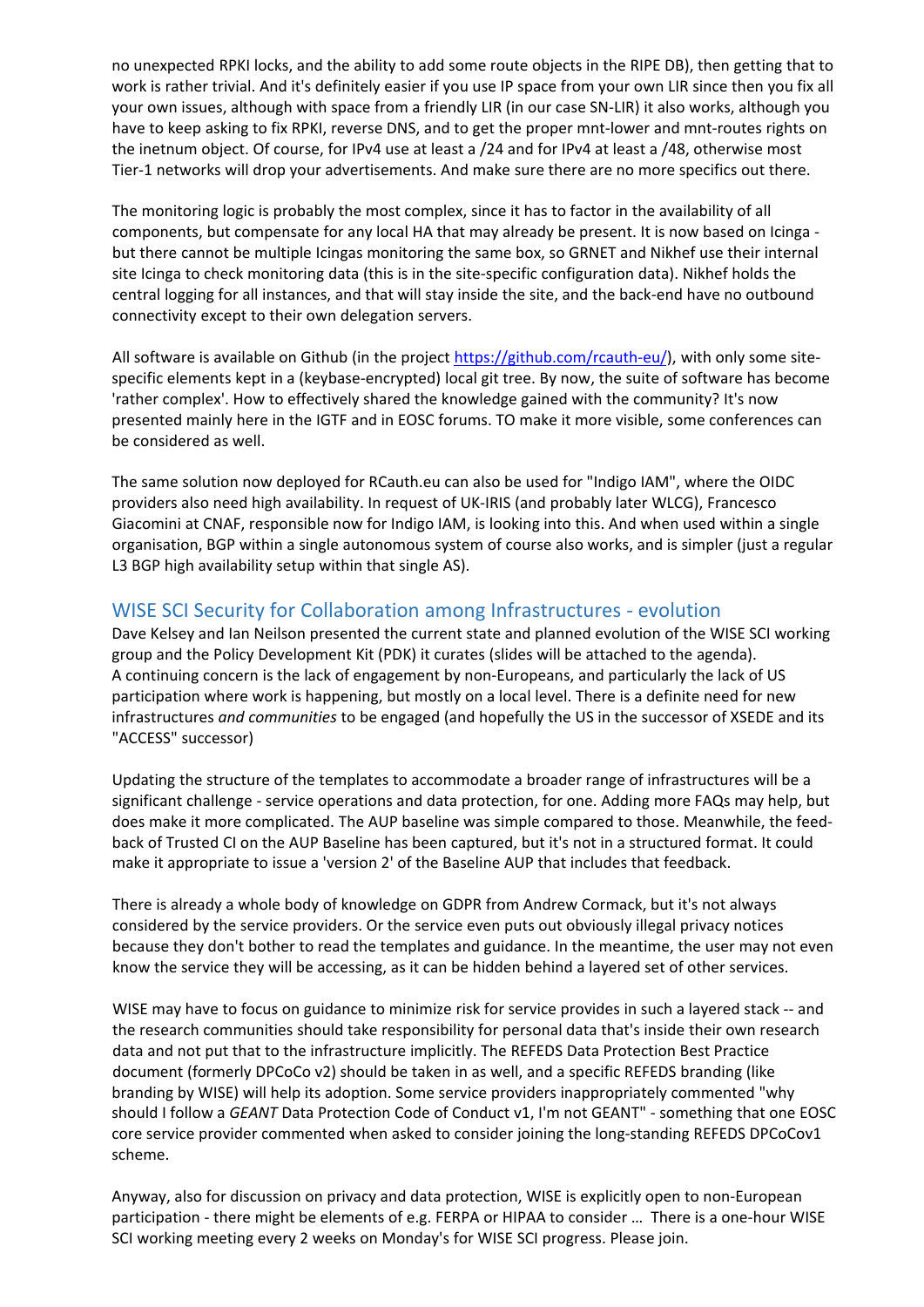#### Assurance, REFEDS, and FIM4R

Jule presented the progress at the REFEDS assurance. Last year the MFDA subgroup was created to cater for the NIH (US National Institutes of Health) health case use cases. The REFEDS MFA group has produced the recommendation document (now on the web pages), but the work is also continuing in clarification of what is the current good practice.

For this, the group has been re-chartered, to extend the guidance and make it easier to understand and implement - although for now the updates are still in a 'bulleted list' form. But in weekly calls good progress is being made, and next week's meeting will probably show the plan for finalisation the new guidance. This would include: requirements on the factors to be used, with recommendations on the most appropriate ones to be added. And some of the edge cases: what if the validator is down (should authentication pass as valid, or not?), and what to do for factor re‐set.

The results will be presented to the full REFEDS Assurance working group, at which point also the charter of that WG can be reconsolidated.

The main REFEDS group continues to progress on "2.0" of the REFEDS Assurance Framework RAF:

- part on identity proofing is being revisited, since the current ones only references external documents and standards (Kantara, NIST, IGTF, eIDAS) and this makes it rather hard for the reader to decide what is needed,
- thus, a document that puts such guidance in-line could be helpful for adoption, taking from the existing external references, making it more understandable and implementable.
- also, the RAF mainly carries the IdP perspective now this should be complemented with recommendations for the SP side: "which assurance framework profiles should I deem acceptable based on my risk profile?"

Potential input to the SP risk‐inspired assurance side can come from e.g. EGI/WLCG "acceptable assurance" documents (https://documents.egi.eu/document/2930) and WISE risk assessment models (https://wise-community.org/risk-assessment/, and that Urpo is also working on in an EOSC context, and the WISE RAW WG? UK‐IRIS is also doing risk assessment, for now trying it with specific products and services (as Ian Neilson is doing for the Indigo IAM risk assessment). And there's of course the ISGC Assurance paper of Jule et al. A use case, based on e.g. a FIM4R use case, can then be documented in a follow-up paper (which is slightly less hand-waving).

This work is well underway, with ongoing lively discussions.

Meanwhile, we see adoption of the current RAF increasing, with also DFN moving from their own reliance document to the RAF (https://doku.tid.dfn.de/en:aai:assurance).

Maarten proceeded to present the FIM4R updates, though still needs to reach out to the community. A wider consultation meeting would be timely. A (virtual) WISE spring meeting could be one target, but an in-person joint WISE+FIM4R meeting early autumn would equally make a lot of sense. "Start work in the Spring, then a whitepaper by that time on "Assurance requirements for the FIM4R".

Maarten will set up a date selector to find a coordination meeting (since Hannah is not currently available) and will not wait too long with this. Combining with IGTF Garching meeting would also be an option! The informal steering committee will be polled to float some ideas.

But then, for all this work, there is a definite need to prioritize!

The biggest challenge will remain the deployment of all the new schemes. One of the aims of FIM4R writing this down is to convince the IdPs that there is a concrete and urgent need. For InCommon with the baseline requirements that did work out. Guidance document should be clear enough for it to be understood, but not too specific that is gets written off as 'undoable' by the providers. The REFEDS assurance group is suffering from the same ‐ they are at times 'too expert'. But an organisation may suddenly find itself in a regulatory scheme where e.g. MFA is pushed in on the short term. But then where it gets pushed may not be in the place of highest risk. Or it looks MFA, but then in practice uses a long‐lived token.

#### WISE SCI ‐ privacy and data protection

The current WLCG (and AARC PDK) privacy document (2019), at https://wlcg-docs.web.cern.ch/?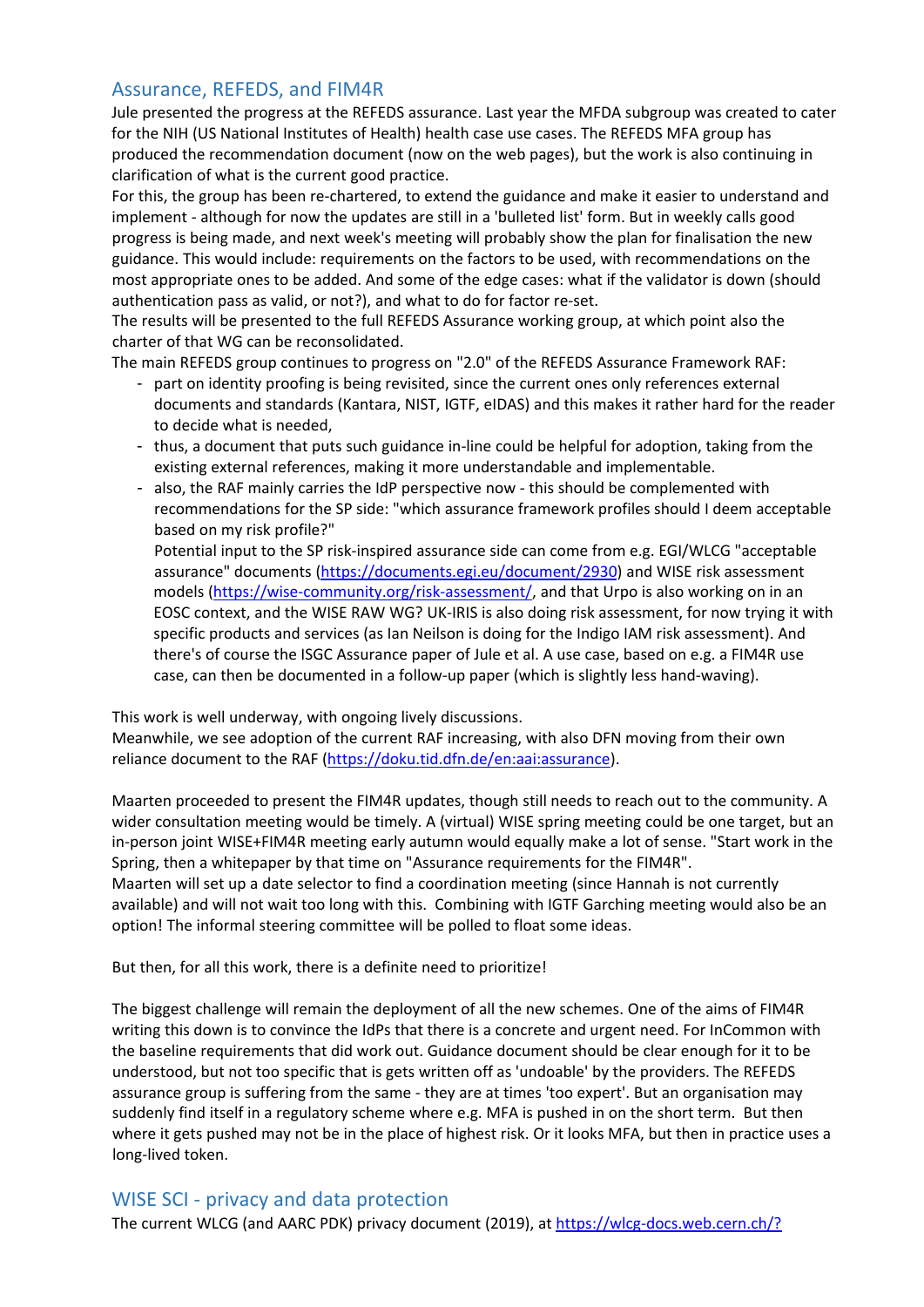dir=policy/security, ties in with the WISE SCI working group discussions earlier in the meeting. The next WISE SCI policy development kit policy was there decided to be privacy notes and data protection. There is a policy framework already in the PDK that proposes a framework to tie service providers together. This was used in WLCG under the 'pretty binding not quite corporate rules" argument, and the binding of the SPs in WLCG was used as the clincher argument in WLCG ‐ and it worked both under the Directive and GDPR. This was to be replaced by the CoCo v2, but that one did not materialize. In discussions with Andrew Cormack the set of policies was identified as a pretty good reasonably set. It does not necessarily meet all the formal requirements, but it certainly implement the model and spirit in a way that is actually scalable ‐ which lots of bilateral contracts do not.

Now if we document what everyone does in different infrastructures (who all face the same issues, and all the processing agreements would never work out), we could come up with a best practice that captures our current good practice. We minimize the risks everywhere, and that there are controls in place to meet minimization requirements, and we don't ever process more than is needed. And it's not any form of sensitive data ‐ usually just name, institutional email, and affiliation. That information is anyway willingly published in author list etc. For the majority of the researchers, people do want to publish their names.

There are thus two aspects to consider: the privacy notice and the policy framework

#### Federated Privacy notice for WLCG

WLCG management approved the 2019 notice, and considered applicable to all WLCG service anywhere in the world ‐ and it could be applied as‐is by each service. But then CERN brought out its own rules ("OC11") and in that all services at CERN that hold personal data should then service (via their service manager) a record of data processed, and then CERN generates the notice for you for your CERN service. And that includes all the information therein, but does not quite follow the WLCG one. And the data processing office at CERN is snowed under, so that there are hardly any services with a privacy notice, and meanwhile the WLCG boards decided to deferred the WLCG notice as well until CERN gets its act together. WLCG did generate a list of all services that should have a privacy notice, and they now push for the WLCG privacy notice, and just pressure CERN DPO office to complete the CERN-hosted services. There is, luckily, a remarkable alignment between the WLCG and standard CERN policy. Only in retention period differs a bit (18 months for WLCG, based on the need for annual accounting; CERN default is 13 months). And the WLCG privacy notice has a section on user's rights, and the CERN notice is lacking one.

The conflict of precedence also occurs at other institutions ‐ including the designation of the controller. And on the WLCG level, the lawyer-recommended approach was to have a list of all privacy notices for all services in WLCG listed on a page. That would be an infinite list that would anyway be always out of date.

Based on the WLCG document (https://wlcg-docs.web.cern.ch/?dir=policy/security) the meeting then reviewed the most pertinent points.

Doing it all in a fully formal way is infeasible, but there are good inspirational examples, like the LSAAI use of 'consent' for transfer - here for the user-office to WLCG transfer (since there is no imbalance of power, officially), and anyway CERN (with OC11), like the European Organisations themselves (!), are not subject to GDPR proper.

The policy does not address unintentional release of information ‐ mainly implicit knowledge gained because of indirect factors (like collating access requirements to infer more sensitive information, or even the mere fact of 'access to a facility or location is permitted for this person')? Should the controller protect, and to which extent, against such effective 'de‐anonymization'? It's akin to identification (or mis-identification!) in medical population studies. A few pieces (as few as three) are sufficient for deanonymization. These are not considered for WLCG for now.

For now, WLCG, like most of the GEANT REFEDS best practice, is based around controller‐to‐controller transfers (and we keep in mind the 'traditional travel agent' model and performance of contract).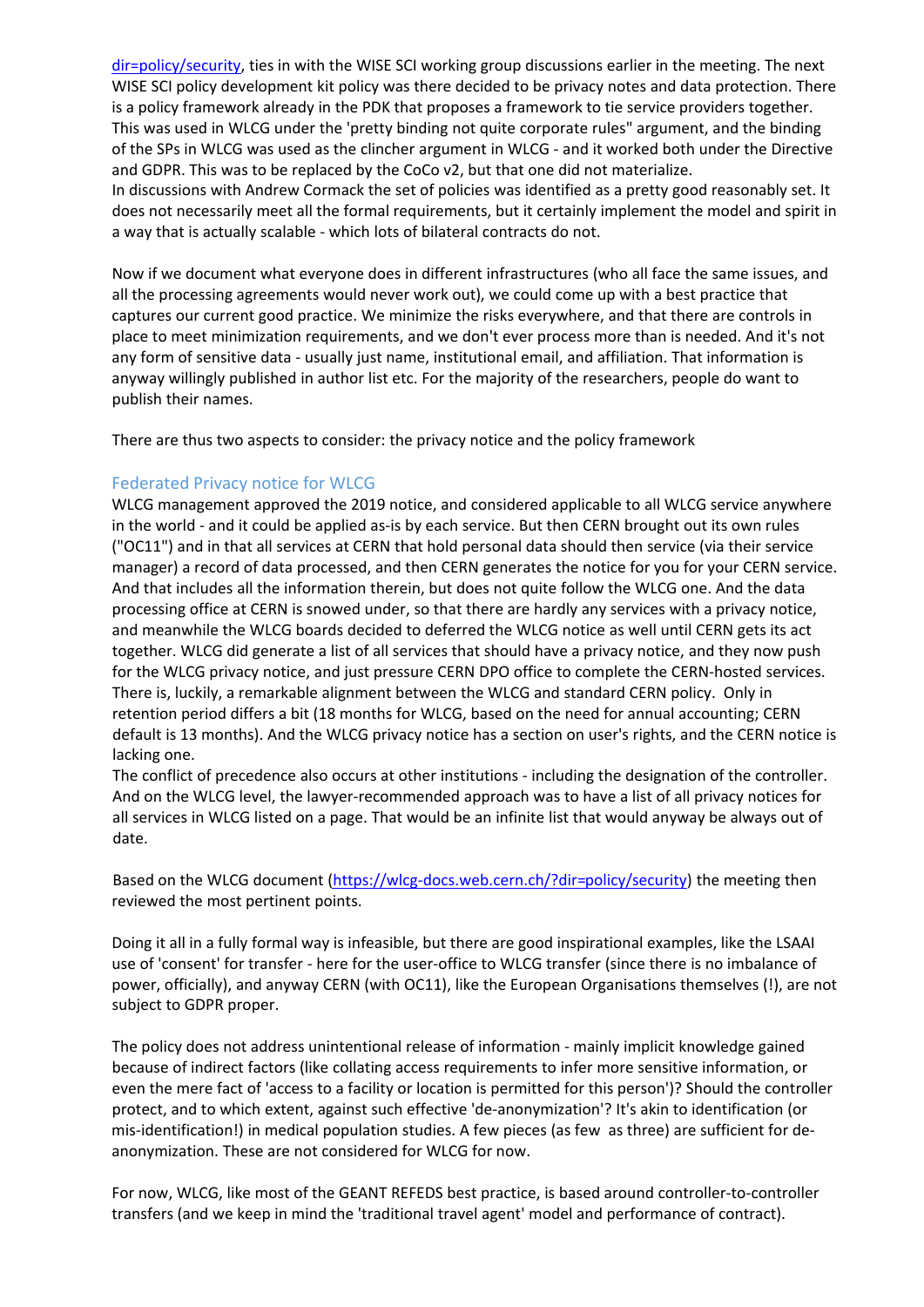The one thing to consider is to add a scoping statement, and words conveying the 'augmentation' of any institutional notices? Or conversely, in the institutional one: "For the worldwide LHC Computing Grid, the WLCG Privacy Notice augments this statement." And whoever is behind the currently‐stated mail address "wlcg-privacy@cern.ch" is facing the challenge to find the proper controller to forward any requests ‐ since there are many controllers in the WLCG scheme. The notice can only be shown once on enrolment and renewal, not for each individual service.

And the local institution should at least check whether it can meet the WLCG policy requirements before joining WLCG. That is for the institutions to make sure it is valid! Policies should not contradict each other, akin to *Snctfi*. The GEANT endorsed CoCo v2 would have been so much simpler!

But WLCG actually does work ‐ even without all those contracts :)

#### SCI task force on privacy and data protection

WISE SCI will be looking at data protection guidance consolidation. There are (some pre‐GDPR) documents from the DPK and other sources:

- AARC PDK: https://docs.google.com/document/d/1QseGQVzUQqvosqhjkF2qlHUI4Swlhgb8oDe8N6NWcqE/ed it
- EGI SPG: https://docs.google.com/document/d/11S5UrCytHdeh4mNQc3btvZPW\_ox\_QgSBx0lII-XhKoI/edit (evolved using the GDPR terminology, and beware of cases where GDPR has now defined a formerly un‐encumbered term like "DPO")
- WLCG and EGI 'version 2': https://documents.egi.eu/document/2732

and there is a need to consolidate and progress also the Policy Development Kit to current GDPR era. These are all documents that binds all the participants in EGI (c.q. WLCG) together, yet all based on the 'pretty binding not quite corporate rules' (we can throw entities out, but there are no statements regarding liabilities and paying fines).

A comparison of these three (or more) document in a table to identify overlap and missing elements is useful, and then update the guidance (for the PDK). Whether to propose a new template or a best way to fill existing good templates also needs to be decided ‐ so join the WISE SCI WG to join in this discussion.

Following the discussions on the AAOPS ‐ do not explicitly put in terms like "18 months", but *do* put in the way in which this number is to be determined. Just "timely" is also not enough. The EGI SPG (google) doc has most pertinent comments in it, collected over the past year.

Also the REFEDS DP Best Practice v2 (formerly CoCo v2) can be used to our profit here. Just like using Article 85 where we can (more or less creatively) use it, depending on the specific Member State :)

Everyone is warmly invited to the WISE SCI biweekly meetings (currently on Monday afternoon, for one hour), and Dave Kelsey will send the invitation to the IGTF mailing list.

# WLCG server credential working group evolution

The Worldwide LHC Computing Grid (WLCG), supporting the CERN LHC experiments, has set up a working group to study the evolution of credentialing of servers (hosts), the "WLCG Resource Trust Evolution TF", late 2021. WLCG was seeing "an increasing number of resources it would like to use that are available with host certificates issued by a non-IGTF CA, and where WLCG cannot influence the service provider's choice of CA". The notes from the initial discussions of the task force are at https://docs.google.com/document/d/1Sl0C\_q-lGMCifChmFArHjsGzdnd-RM7O7jbpsGa8XRw

David Crooks presented the state and progress. Items that were discussed include:

- the TF has recently started, and it yet to arrange for a next meeting and a regular meeting slot
- first item of business is to discuss and review the problem statement which is scoped to WLCG as a whole, including also, but not exclusively, its sites in the US
- there are other communities and their associates resources, acting as relying parties, that decide on their own independent sources of trust, but sites in WLCG are usually shared, and per‐ community trust cannot be easily done.

WLCG (as well as the general infrastructures) appreciates some guidance as well.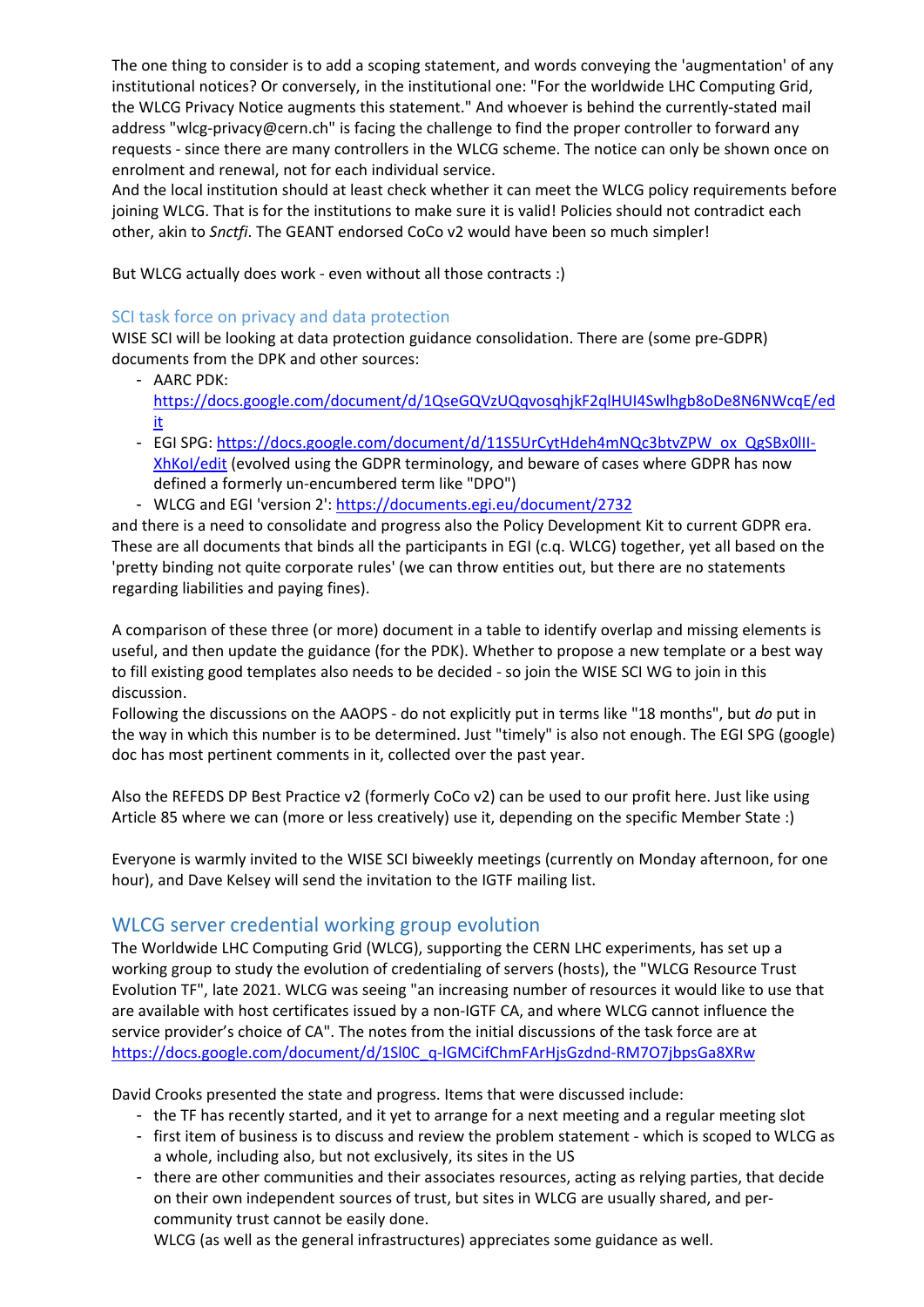- "Whilst maintaining adequate assurance" is also an important element to be considered in the problem statement, but it is not yet explicitly stated therein.
- 'host' certs from free (as in 'gratis') CAs usually also have clientAuth asserted, and not only the requisite serverAuth, in the keyUsage field, so can be abused outside a host server and server‐ transport security context.
- a number of US sites appear to have had trouble replacing existing OSG certs, and some do not have a good InCommon deal yet. But it should be noted that DigiCert will now put up a new IGTF joint trust CA independently of InCommon that will be available in the US again.
- That solution (a joint-trust IGTF + webpki issuer) does not help for 'purely cloud' hosted services, like S3 from commercial providers, that are then used also by the WLCG experiments (as these cloud providers often have their own CAs embedded in the provisioning and certificates are linked to their provisioning systems in e.g. AWS, Azure, or Google Cloud). Of course it is rather straightforward to fix by adding your own (wildcard) certificates, but this would need a bit of work to make it work with a dedicated CAs and users don't want to invest in getting that to work.
- Technically, with SNI (support by e.g. HAproxy already at the RAL T1, but it works anywhere and is a standard feature also of Apache and Nginx) this could simply be solved. The server can then present a specific certificate depending on the hostname that's requested in by the client from the server, even on the same end-point. And clients can just use a different (CNAME) name pointing to the same resource, possibly with an HAproxy inbetween, given that HAproxy is probably the simplest to configure. And SNI is a standard and could do that (i.e. it is not technology specific).
- There are some WLCG providers that don't have access to a joint CABF-IGTF trusted CA like GEANT TCS or InCommon IGTF Server certs.
- There is no way to distinguish uncontrolled web certs (like LE) from the controlled ones, since there is no unique namespace (RPDNC) that can be defined for those. Hence adding them to the IGTF distribution in the same way as the others does not make sense, since name uniqueness is the binding element for assurance.

It seems worthwhile to separate out those elements of the problem statement more clearly. Jens could contribute to the WG also for this.

Both technical solutions can be provided (like: SNI/HAproxy can solve most technical issues, of course on a per‐host basis for performance/bandwidth reasons), as well as a WLCG position on what could interwork and send the recommendations: how to provide infrastructure resources to communities that have different security requirements, and how does that impact other communities.

Also from a WLCG perspective, the 'intent' is not to weaken things, although there are some more cavalier approaches by some in that community. The question to IGTF is also to make some in WLCG ask for help make 'good quality decisions' by WLCG.

But at the moment, some WLCG groups are actively working around things and pushing without such considerations, which is a risk in terms of trust and coherency (also to other communities and service providers).

With a move to tokens, client trust and channel/transport trust is better separated, and so some of the complexity is going away once everyone uses tokens. But then of course the tokens need to be trustworthy as well. And this technology is not quite there yet.

But also today (with or without SNI in front of a service), some elements of client and server trust can be separated. The certificate used for the host cert (which is the use case here) is validated by the client (and not another server or service!), and the trust store on the service remains using uniquely name‐ spaced IGTF controlled trust anchors, since these are only used to validate clients and are independent of the chain presented by the server to the 'outside world'. Only on the (community‐specific) client side, the additional public webpki trust anchors would then be needed, NOT on the server side.

Thing to consider in the WG is also a set of definitions. What does a "trust store" mean specifically in this context? And is the IGTF becoming a bit like CABforum in settings standards, so advising the trust stores of others?

# Enabling Communities and GEANT eScience Global Engagement

Following a quick review of GEANT T&I activities, such as eduroam and eduGAIN, Maarten Kremers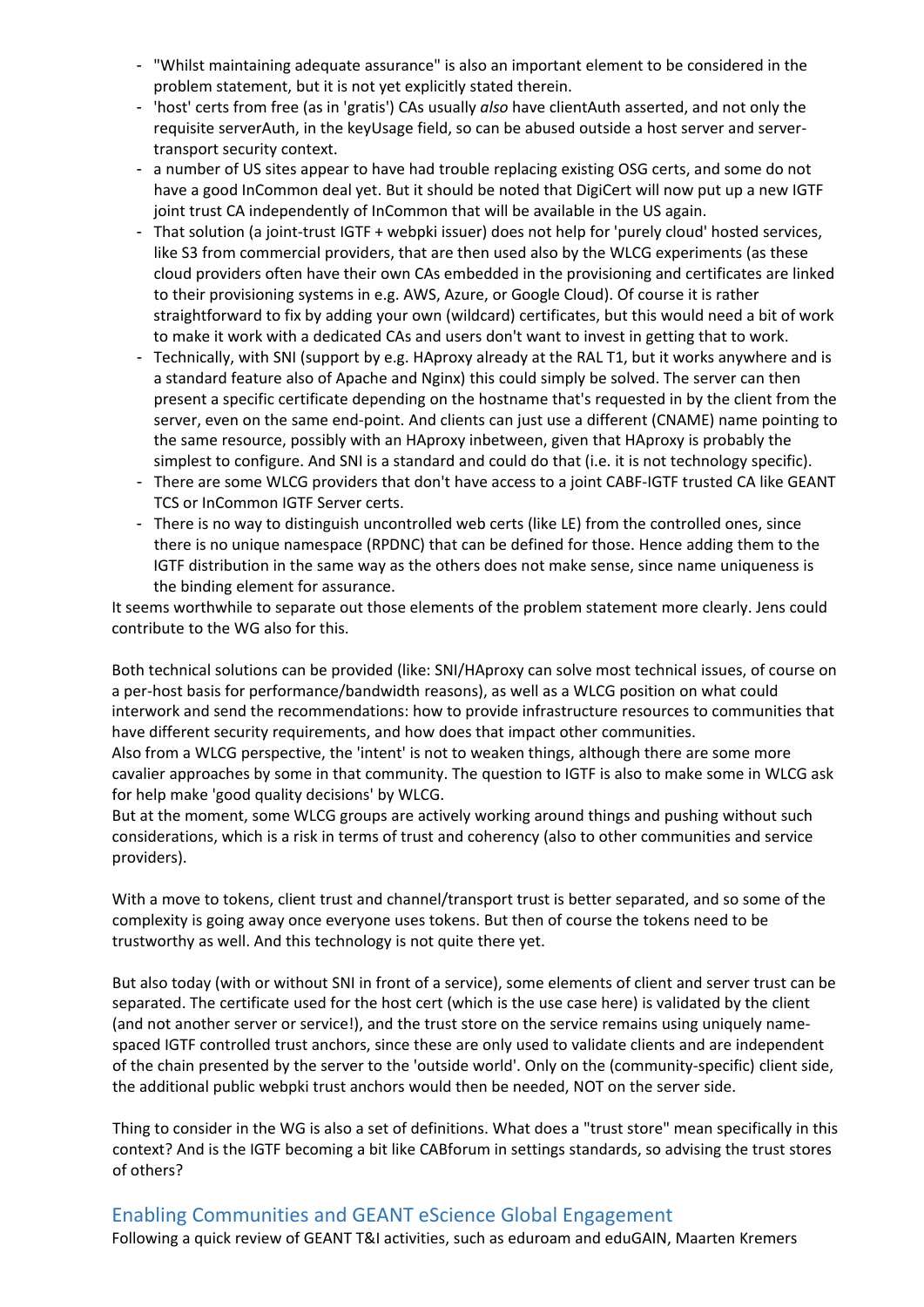highlighted the connecting role that the e-science global engagement task holds for many community activities such as FIM4R, AEGIS, WISE, the IGTF, REFEDS, and the AARC Community.

Based on the REFEDS Assurance Work, the full paper by Jule Ziegler et al. in the ISGC proceedings has been published, and also the (for now) final version of the SCI guidance document has been released ‐ its evolution has been (and will be) discussed in this IGTF week as well. For REFEDS Sirtfi, a new version of the Sirtfi framework (v2) is upcoming, alongside an eduGAIN Security Incident Response handbook. The SCCC "Security Challenge Coordination" working group in WISE now also has the US folk on board, with a challenge coming up there. And the attribute authority operations guidelines are on the agenda for today.

And for those who want to know more about 'EnCo', there's of course also the Wednesday morning of TNC in Trieste in June ‐ the submission has been accepted! As for WISE workshops, the spring 2022 is being pushed back a bit to allow for a potential in‐person meeting.

The planning for GEANT5‐1 is to include again a Trust & Identity activity with an 'EnCo' task within it (the planning also has a comparable effort foreseen for now ‐ which again goes through the national NREN). It will be current to discuss effort in May, with submission of the proposal in summer 2022. There are continuing political issues with Switzerland and the UK that could impact Horizon Europe participation.

For more information, see https://edu.nl/ctxxg!

#### Attribute Authority operations

The document outstanding comments (some from 2020 and 2021) were resolved and guidance improved throughput. The 'commentable' (google) document can be found at https://edu.nl/qf8uu. A consolidated version with adequate formatting for readability will be published shortly, and linked from all of the google doc, the AARC Community pages (G048bis), as well as from the EUGridPMA Wiki (where an old version is now present). In the end, this will be the updated version of G048.

## Making things better

Communities thrive on innovation, but making innovation work is not as easy as it may appear. Innovation ‐ making things better, harmonising techonology, documentatin ans sharing best practices ‐ could work as a volunteer activity, but then is often swamped with the realities of day‐to‐day commitments and the need to work on things that are 'officially funded'. There is certainly pressure to innovate: the need for security and resiliance drives change, external improvements (or changes) trigger adoption and interoperation with new RFCs, and some of the Big Problems stay with us for a very long time. But lack of time, lack of funding, and ‐ at times ‐ lack of lab space hamper all what we do. And then the current challenges of remote collaboration have not even yet been mentioned.

But sharing, collaboration, and joint innovation is what also gives us that Warm and Fuzzy Feeling of Trust. Which is what Jens aptly highlighted in his Soapbox. And there are all the strengths and opportunities for us to exploit!

| <b>SWOT</b>                                                                                                                                                                                                                                                                            |                                                                                                                                                                                                          |
|----------------------------------------------------------------------------------------------------------------------------------------------------------------------------------------------------------------------------------------------------------------------------------------|----------------------------------------------------------------------------------------------------------------------------------------------------------------------------------------------------------|
| <b>STRENGTHS:</b><br>Lots of very knowledgeable (and opinionated $\circledcirc$ ) people<br>Across community, great breadth of knowledge<br>devsecops increasingly recognized as Useful™                                                                                               | <b>OPPORTUNITIES:</b><br>Share across activities/projects - synergies<br>Improved tools for remote working<br>$\bullet$<br>Related external resources improvements (eg NIST CSRC,<br>NCSC, IETF WGs etc) |
| <b>WEAKNESSES:</b><br>Time constraints: software/tech takes time<br>Most of us have meetings/admin<br>Inertia in getting support infrastructure/infrastructure<br>support/permissions<br>Lack of focus - most of us are spread across<br>projects/activities<br>Distributed operations | THREATS:<br>Lack of funding<br>Insufficient takeup<br>Incompatible externalities (e.g. IdPs)<br>Remote working<br>External threats: cybercriminals, management, etc ©                                    |